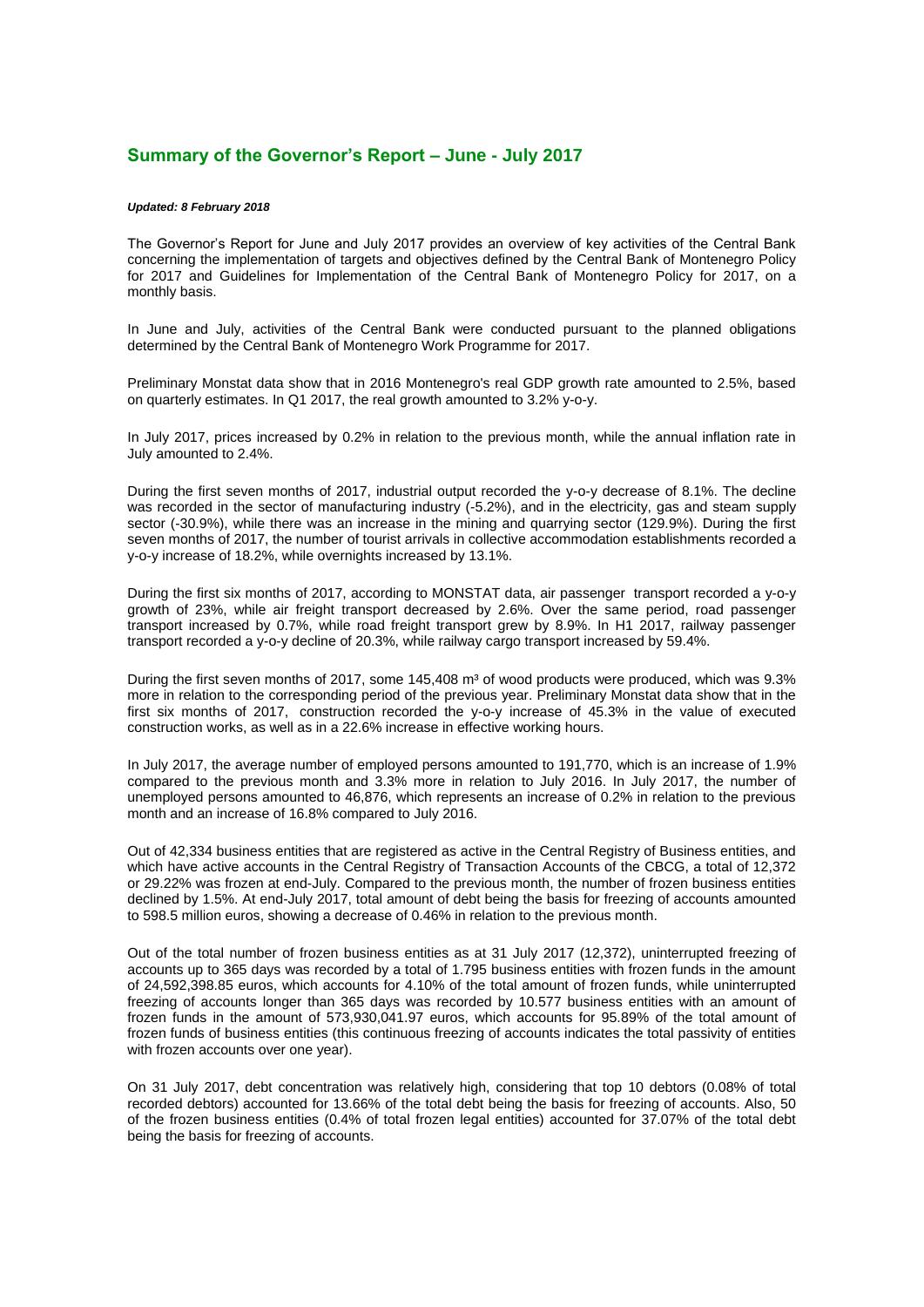At end-July 2017, total assets and liabilities increased by 2.5% compared to the previous month and amounted to 3,988.4 million euros. In terms of the structure of aggregate balance sheet of banks, total loans make up the dominate share. At end-July 2017, total loans amounted to 2,633.3 million euros, which is 1.3% more in relation to the previous month and 7.4% higher in relation to July of the previous year.

In terms of the structure of liabilities, deposits make up the dominate share of 75.9%. In July 2017, deposits in banks amounted to 3,025.5 million euros, which represents a monthly increase of 3.9% and an increase of 10.3% compared to July 2016. Total capital of banks at end-July 2017 amounted to 504.3 million euros, which is an increase of 0.5% in relation to the previous month as well as an increase of 2.6% in relation to the corresponding period of the previous year.

In July, past due loans (without interests, and prepayments and accruals) amounted to 266.1 million euros, which is a decrease of 2.8% in relation to the previous month, while they recorded a decline of 31% in relation to July-2016. At end-July 2017, non-performing loans (without interests, and prepayments and accruals) amounted to 215.5 million euros and made up 8.2% of total loans. In relation to the previous month, non-performing loans of banks decreased by 5.5%, while they recorded an annual decrease of 23.8%.

The weighted average lending effective interest rate (WALEIR) on total loans approved amounted to 7.03% at end-July 2017, which represents a monthly decrease of 0.03 percentage points, while in relation to end-July 2016 it recorded a decrease of 0.86 percentage points. The weighted average effective interest rate (WAEIR) on new loans amounted to 7.62% in July 2017, which represent a monthly increase of 0.69 percentage points, and an increase of 0.77 percentage points in relation to July 2016. The weighted average effective deposit interest rate (WAEDIR) amounted to 0.78% at end-July 2017 which represents a monthly decrease of 0.05 percentage points, while it recorded a decline of 0.26 percentage points in relation to July 2016.

At end-July 2017, reserve requirement of banks amounted to 213.8 million euros, which represents a monthly decrease of 2.7 million euros or 1.3%, while in relation to the corresponding period of the previous year reserve requirements decreased by 37.2 million euros or 14.8%. During July 2017, all banks allocated and maintained reserve requirements within prescribed limits. In the total allocated reserve requirement, 47% was allocated to the reserve requirement account in the country, while 53% was at the CBCG account abroad.

Gross insurance premium amounted to 7.4 million euros in July 2017. Non-life insurance premiums still accounted for the main share in its structure with 86.4%, while invoiced life insurance premiums accounted for the remaining 13.6%.

In July 2017, Montenegro Stock Exchange recorded turnover of 3.2 million euros and 406 transactions. The turnover was 57.7% lower than at the end of the previous month but 2.1 times higher than in July of the previous year. Market capitalisation, as at 31 November 2017 amounted to 2,874 million euros, thus recording a monthly decrease of 11.3%.

The MONEX index, which stood at 10,658.91 index points at end-July 2017, declined by 5.9% in relation to the previous month. The MNSE10 index amounted to 821.31 index points and decreased by 7.1% in relation to the previous month.

In June 2017, according to the Ministry of Finance estimates, Montenegrin fiscal deficit amounted to 14.2 million euros or 0.4% of estimated annual GDP. Source revenues of the budget of Montenegro amounted to 134 million euros or 3.4% of estimated annual GDP, which represents a decrease of 0.9% in relation to the plan for June. In relation to source revenues recorded in June 2016, there was an increase of 7.7%. Budget expenditure amounted to 148.2 million euros or 3.8% of GDP which is 13.6% more in relation to the plan for June 2017, and 27.1% more in relation to expenditure in June 2016.

At end-June 2017, according to the Ministry of Finance data, the gross government debt of Montenegro amounted to 2,483 million euros or 62.8% of GDP. Out of that figure, domestic debt accounted for 474.1 million euros or 12% of GDP, while external debt accounted for 2,008.9 million euros or 50.8% of GDP.

With a view to fostering and maintaining a sound banking system, Montenegro's banking sector was subject to ongoing oversight and analysis. International reserves management was performed based on the principles of liquidity and safety. The activities regarding the Central Bank's function of a fiscal agent were performed successfully. RTGS and DNS systems availability amounted to 100% in June and July.